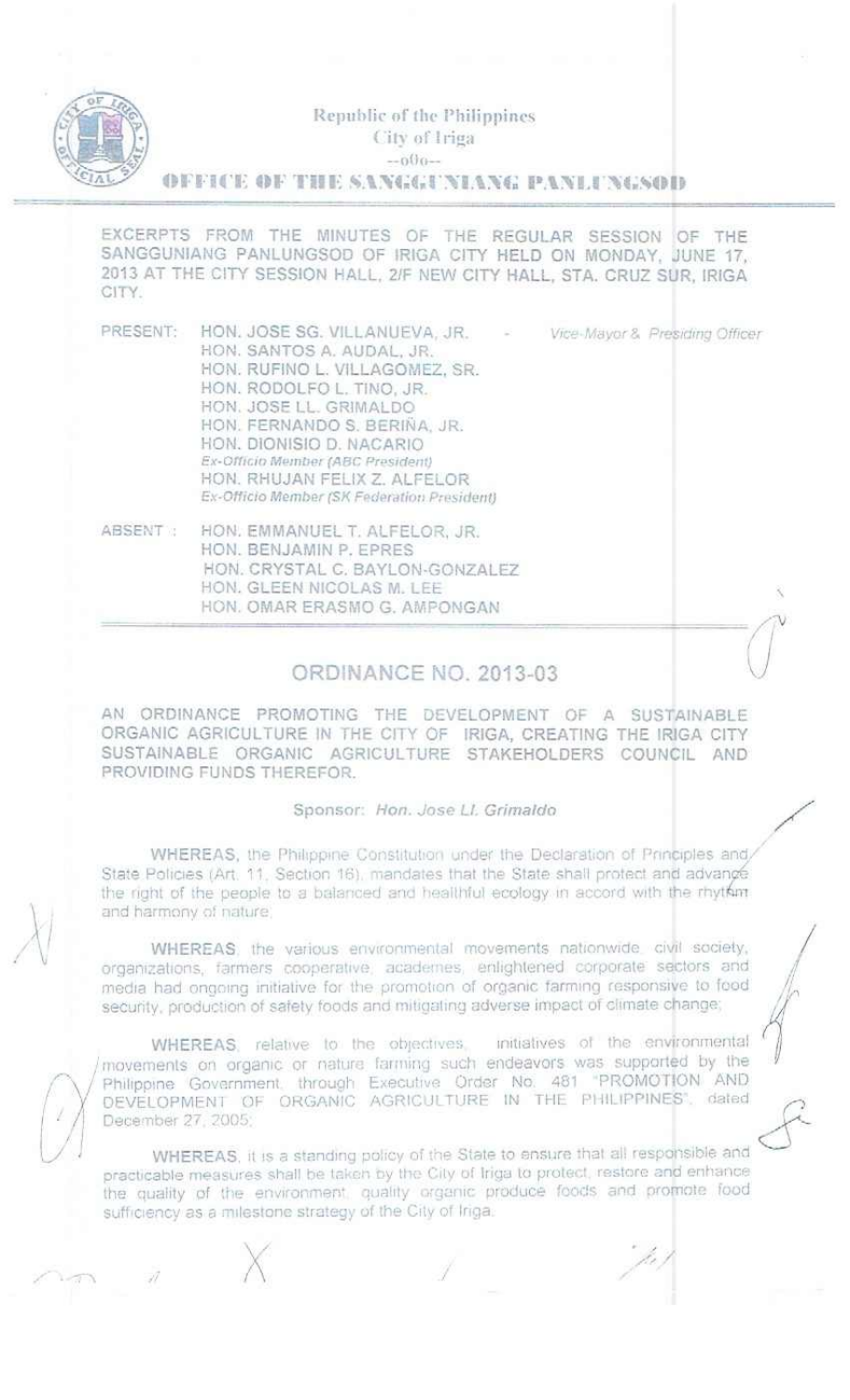Page 2, Ord. No. 2013-03

NOW, THEREFORE, on motion of Honorable Jose Ll. Grimaldo, jointly seconded by Honorables Dionisio D. Nacario, Rufino L. Villagomez, Sr. and Santos A. Audal, Jr., the Sangguniang Panlungsod of Iriga, in Session duly assembled, do hereby ordain that:

#### **ARTICLE I** TITLE PURPOSE AND JURISDICTION

Section 1. TITLE: This Ordinance shall be known as the "Iriga City Sustainable Organic Agriculture Ordinance."

Section 2. GOALS AND ADJECTIVES. This Ordinance shall have the following goals and objectives:

p

- a. Promotes and adopts a diversified sustainable organic and integrated farming system
- b. Promotes balanced thrust for economic and environmental development;
- c. Serves as anti-poverty and rural development strategy that creates employment through the utilization of available raw materials, tapping local human resources, contributes in increasing rural productivity and income.

# **ARTICLE II DEFINITION OF TERMS**

Section 3. DEFINITION OF TERMS. The following terms are hereby defined for the purpose of the Ordinance:

- a. Agriculture inputs refer to all substances or materials used in the production and handling of organic products;
- b. Agricultural products include any agricultural commodity or product, whether raw or processed, including any commodity or product derived from, crops or livestock for human or livestock consumption.
- c. Conventional Agriculture refers to farming systems dependent on the ipput of inorganic fertilizers and/or synthetic pesticides or failing to conform to the Philippine national Standards in any other way.
- d. OATC refers to the Organic Agriculture Technical Committee
- e. Organic refers to the particular farming and processing systems described in these standards and not in the classical chemical sense. The term organics nearly synonymous in other languages to "biological or ecological".
- Standards are norms, set of guidelines, requirements and principles that f. are used in organic agriculture and processing. The term "standards", as used here, refer to Philippine National Standards relevant to local agroecosystems production.
	- Sustainable Organic Agriculture refers to a strategic approach to agricultural development, which include all agricultural systems that promote the environmentally, socially and economically sound production of food and fibers. This system takes local soil fertility as a key to successful production but respecting the natural capacity of plants, animals and landscape. It aims to optimize quality in all aspect of agriculture and the environment. Sustainable organic agriculture dramatically reduces external inputs refraining from the use of chemo-synthetic fertilizers, pesticides and synthetic pharmaceuticals. Instead, it allows the powerful laws of nature to increase both agricultural yields and disease resistance.

le 1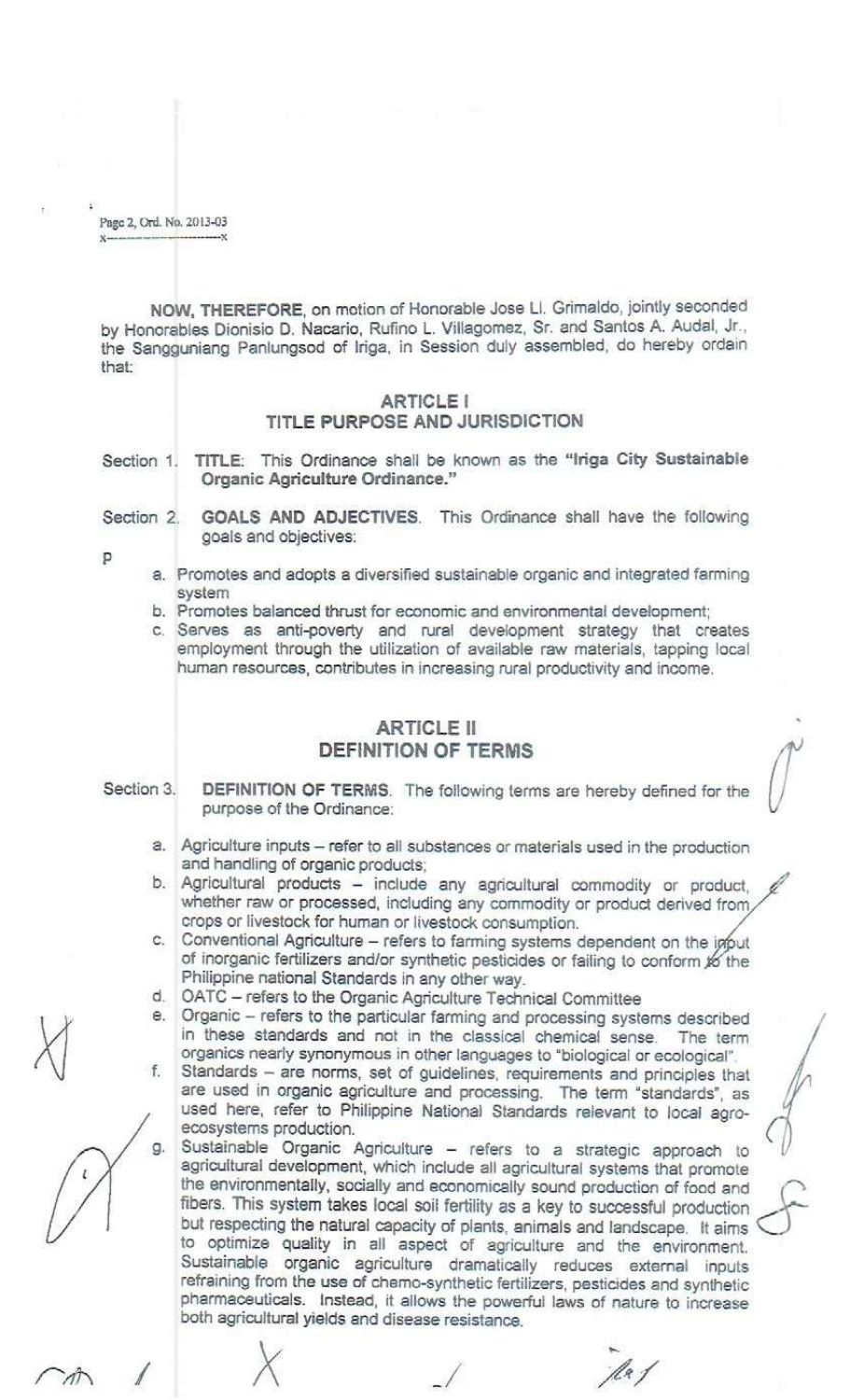# **ARTICLE III DECLARATION OF POLICY**

- Section 4. It is hereby declared to be the policy of the City Government of lriga to promote, develop and sustain organic agriculture as a farming technology in agricultural communities within its territorial jurisdiction, discourage the proliferation of hazardous and costly farming technologies that will deplete or affect the soil fertility, waters, living organism, public health and deteriorate our ecology.
- Section 5. The City Government of Iriga hereby adopts the following strategies for its sustainable agriculture development, namely:
	- a. Promotion of organic or nature farming
	- b. Development of nursery and demo farm
	- c. Provision of post harvest facilities and trading post
	- d. Development of processing facilities
	- e. Close linkage with component Barangay and other relevant institutions and agencies
	- 1. Conduct capability building for farmers cooperatives
	- g. Development of crop/product diversification and expansion of marketing linkages
	- h. Conduct of research on advanced appropriate technologies on sustainable agricultura.

*(f*

Section 6. There is hereby created the lriga City Sustainable Organic Agriculture Stakeholders Council that will sit as a regular member of the City Development Council (CDC).

Section 7. The lriga City Sustainable Organic Agriculture Stakeholders Council shall be composed of the following:

| Chairman      | City Mayor                                                  |
|---------------|-------------------------------------------------------------|
| Co-Chairman   | Chairman, SP Committee on Agriculture                       |
| Vice-Chairman | City Planning & Development Office                          |
| Members       | City Agriculture Office                                     |
|               | City General Services Office                                |
|               | City Veterinarian Office                                    |
|               | Philippine Coconut Authority                                |
|               | Department of Education                                     |
|               | Liga Ng Mga Barangay                                        |
|               | Philippine Rural Reconstruction Movement (PRRM-Camarines Su |
|               | Rinconada Movement for Environment & Sustainable            |
|               | Agriculture (RincoMESA)                                     |
|               | Iriga City People's Council                                 |
|               | City Agriculture & Fishery Council                          |
|               | Small Coconut Farmers Sector Representative                 |
|               | Vegetable Growers Sector Representative                     |
|               | Rice Farmers Sector Representative                          |
|               | Corn Farmers Sector Representative                          |
|               | Fruit Farmers Sector Representative                         |
|               | Commercial Feeds Retailers Sector Representative            |
|               | Agrarian Reform Beneficiaries Sector Representative         |
|               | Federation of Iriga City Market Vendors Associations        |
|               | Association of Rinconada Media                              |
|               |                                                             |
|               |                                                             |
|               |                                                             |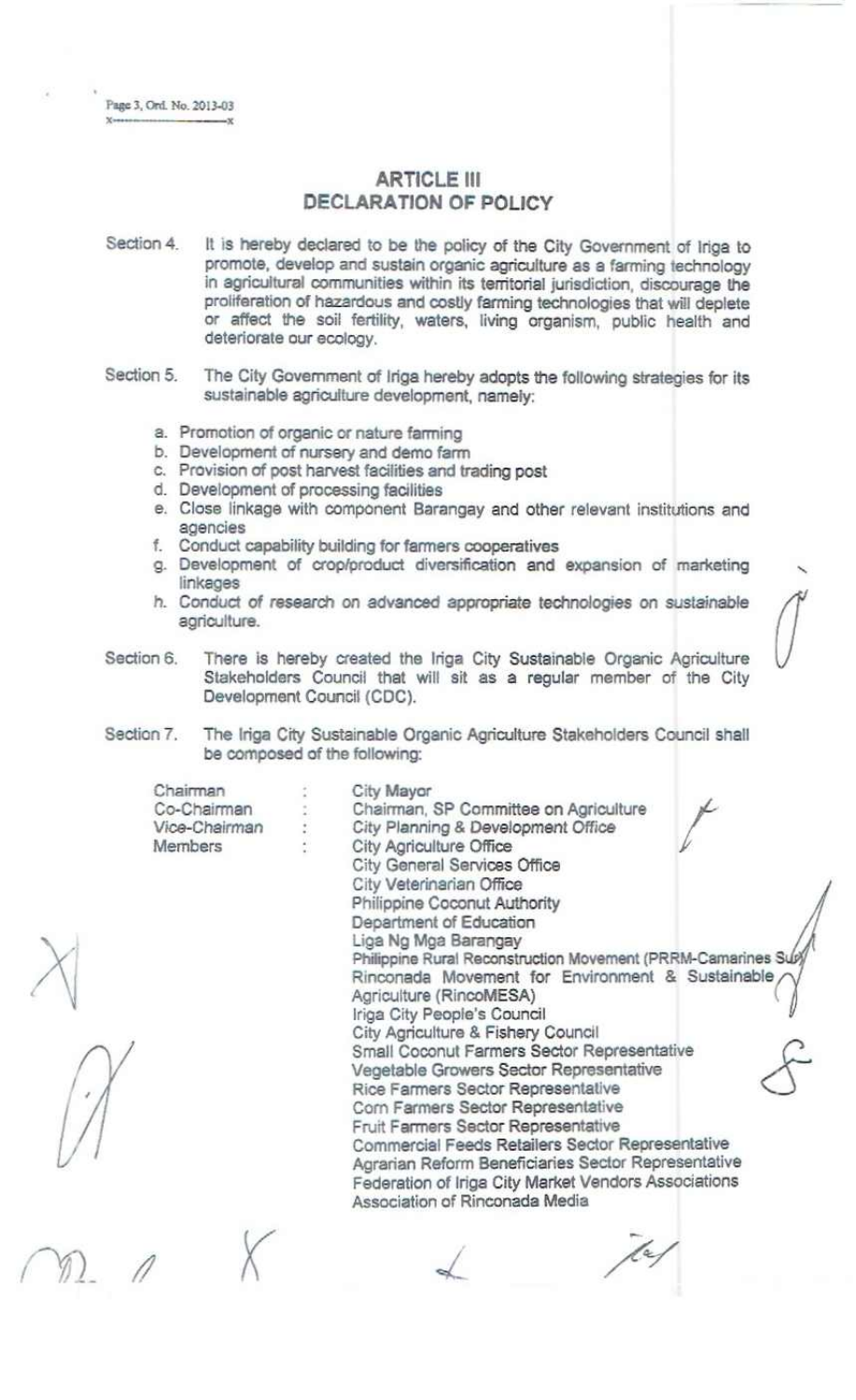$x - x$ 

- Section 8. The lriga City Sustainable Organic Agriculture Council shall have the following functions:
	- a. Develop programs and project supportive to the promotion and expansion of the organic farming, processing and marketing activities.
	- b. Recommend measures to LGUs, on policy and programs toward the enhancement of the operation related to sustainable agriculture.
	- c. Monitor, evaluate program status and other related activities of sustainable agriculture, provide periodic reports on progress status and activities to LGUs, other institutions regarding the development of sustainable agriculture.
	- d. Initiate linkages and explore partnership programs with relevant *institutions* regarding the development of sustainable agriculture
	- e. Create the Technical Working Committee which shall oversee the actual implementation of the Council's programs and projects.
- Section 9. The Sangguniang Barangay *may* create its 8arangay Sustainable Organic Agriculture Council which shall serve to ensure sustainability of the programs in the Barangay level.

### ARTICLE IV APPROPRIATION AND FUNDING

- Section 10. Appropriation and Funding. The amount of FIVE HUNDRED THOUSAND (PHP 500,000.00) PESOS shall be Appropriated to finance the activities of the lriga City Sustainable Organic Agriculture Stakeholders Council, funds to be taken from Item No. 3, Environmental Development (other Environmental Management Projects ..) of the 20% Development Fund, Calendar Year 2013, of lriga City.
- Section 11. This appropriation under the Regular Annual Budget of the City of lriga shall be from *year* to year without the need of further expressed legislation, unless expressly superceded by an Ordinance. appropriation under the Regular Annual Budget of the City of Iriga<br>
Im year to year without the need of further expressed legislation, un<br>
ISSN superceded by an Ordinance.<br> **III ARTICLE V<br>
SEPARABILITY AND REPEALING CLAUSE**

# ARTICLE V

Section 12. *Separability Clause -* If any provision or part hereof is held invalid or unconstitutional by competent authority, the remainder of the Ordinance or the provision/s not otherwise affected shall remain valid and subsisting.

Section 13. **Repealing Clause** - All other provisions of existing Ordinances, Resolutions and Executive issuances inconsistent with this Ordinance are hereby repealed, amended and modified accordingly.

Section 14. *Effectivity* - This Ordinance shall take effect upon its approval.

Approved: June 17, 2013

*\_I*

Kas